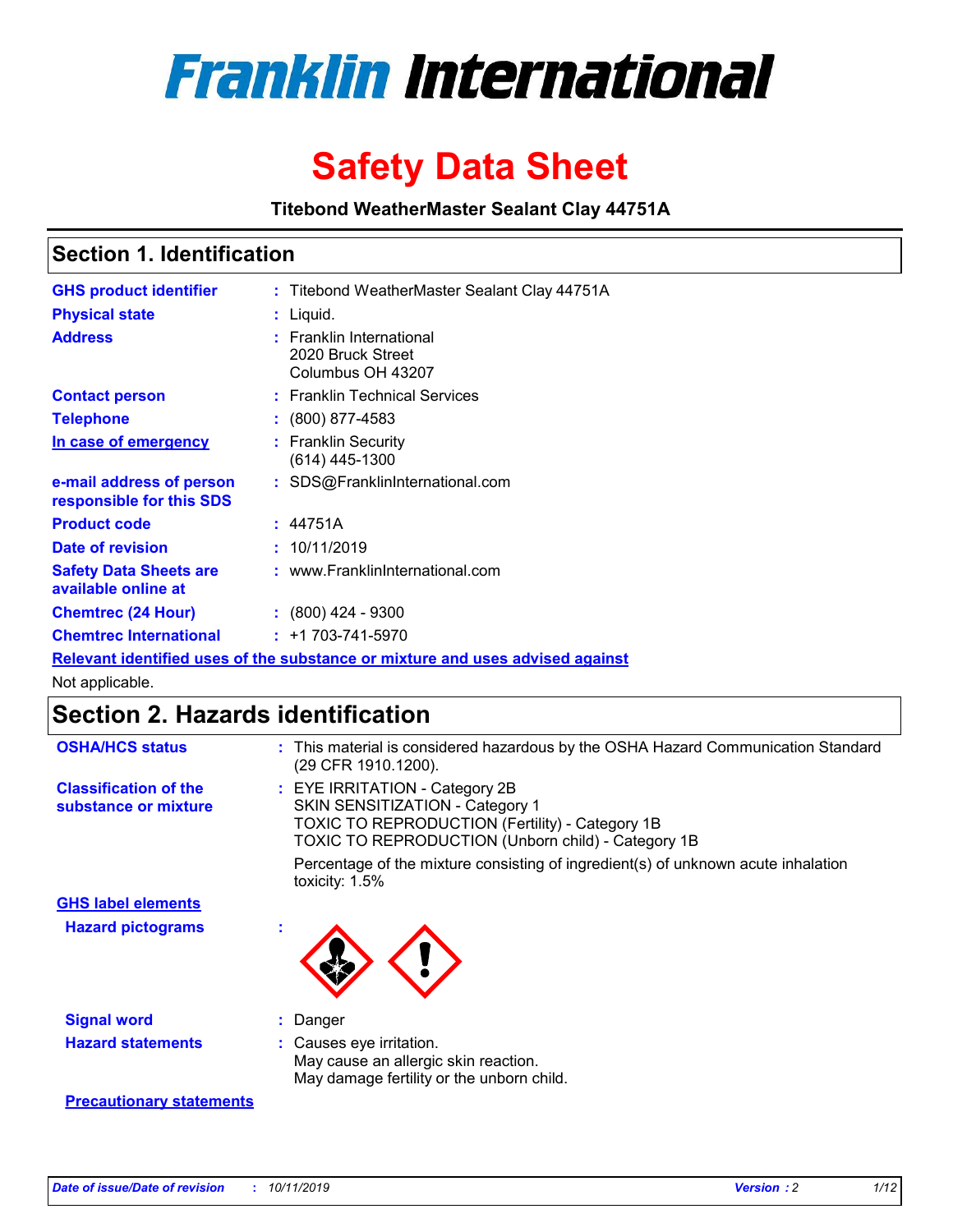### **Section 2. Hazards identification**

| <b>Prevention</b>                          | : Obtain special instructions before use. Do not handle until all safety precautions have<br>been read and understood. Wear protective gloves. Wear eye or face protection.<br>Wear protective clothing. Avoid breathing vapor. Wash hands thoroughly after handling.<br>Contaminated work clothing must not be allowed out of the workplace.                                                        |
|--------------------------------------------|------------------------------------------------------------------------------------------------------------------------------------------------------------------------------------------------------------------------------------------------------------------------------------------------------------------------------------------------------------------------------------------------------|
| <b>Response</b>                            | : IF exposed or concerned: Get medical attention. IF ON SKIN: Wash with plenty of<br>soap and water. Wash contaminated clothing before reuse. If skin irritation or rash<br>occurs: Get medical attention. IF IN EYES: Rinse cautiously with water for several<br>minutes. Remove contact lenses, if present and easy to do. Continue rinsing. If eye<br>irritation persists: Get medical attention. |
| <b>Storage</b>                             | : Store locked up.                                                                                                                                                                                                                                                                                                                                                                                   |
| <b>Disposal</b>                            | : Dispose of contents and container in accordance with all local, regional, national and<br>international regulations.                                                                                                                                                                                                                                                                               |
| <b>Hazards not otherwise</b><br>classified | : Product generates methanol during cure.                                                                                                                                                                                                                                                                                                                                                            |
|                                            |                                                                                                                                                                                                                                                                                                                                                                                                      |

### **Section 3. Composition/information on ingredients**

| <b>Substance/mixture</b><br>: Mixture                |               |                     |
|------------------------------------------------------|---------------|---------------------|
| Ingredient name                                      | $\frac{9}{6}$ | <b>CAS number</b>   |
| 3-aminopropyltriethoxysilane<br>Dibutyltin dilaurate | צ≥<br>≤0.3    | 919-30-2<br>77-58-7 |

Any concentration shown as a range is to protect confidentiality or is due to batch variation.

**There are no additional ingredients present which, within the current knowledge of the supplier and in the concentrations applicable, are classified as hazardous to health or the environment and hence require reporting in this section.**

**Occupational exposure limits, if available, are listed in Section 8.**

### **Section 4. First aid measures**

| <b>Description of necessary first aid measures</b> |                                                                                                                                                                                                                                                                                                                                                                                                                                                                                                                                                                                                                                                                                                                                                                           |  |  |  |
|----------------------------------------------------|---------------------------------------------------------------------------------------------------------------------------------------------------------------------------------------------------------------------------------------------------------------------------------------------------------------------------------------------------------------------------------------------------------------------------------------------------------------------------------------------------------------------------------------------------------------------------------------------------------------------------------------------------------------------------------------------------------------------------------------------------------------------------|--|--|--|
| <b>Eye contact</b>                                 | : Immediately flush eyes with plenty of water, occasionally lifting the upper and lower<br>eyelids. Check for and remove any contact lenses. Continue to rinse for at least 10<br>minutes. If irritation persists, get medical attention.                                                                                                                                                                                                                                                                                                                                                                                                                                                                                                                                 |  |  |  |
| <b>Inhalation</b>                                  | : Remove victim to fresh air and keep at rest in a position comfortable for breathing. If<br>not breathing, if breathing is irregular or if respiratory arrest occurs, provide artificial<br>respiration or oxygen by trained personnel. It may be dangerous to the person providing<br>aid to give mouth-to-mouth resuscitation. Get medical attention. If unconscious, place<br>in recovery position and get medical attention immediately. Maintain an open airway.<br>Loosen tight clothing such as a collar, tie, belt or waistband. In case of inhalation of<br>decomposition products in a fire, symptoms may be delayed. The exposed person may<br>need to be kept under medical surveillance for 48 hours.                                                       |  |  |  |
| <b>Skin contact</b>                                | : Wash with plenty of soap and water. Remove contaminated clothing and shoes. Wash<br>contaminated clothing thoroughly with water before removing it, or wear gloves.<br>Continue to rinse for at least 10 minutes. Get medical attention. In the event of any<br>complaints or symptoms, avoid further exposure. Wash clothing before reuse. Clean<br>shoes thoroughly before reuse.                                                                                                                                                                                                                                                                                                                                                                                     |  |  |  |
| <b>Ingestion</b>                                   | : Wash out mouth with water. Remove dentures if any. Remove victim to fresh air and<br>keep at rest in a position comfortable for breathing. If material has been swallowed and<br>the exposed person is conscious, give small quantities of water to drink. Stop if the<br>exposed person feels sick as vomiting may be dangerous. Do not induce vomiting<br>unless directed to do so by medical personnel. If vomiting occurs, the head should be<br>kept low so that vomit does not enter the lungs. Get medical attention. Never give<br>anything by mouth to an unconscious person. If unconscious, place in recovery position<br>and get medical attention immediately. Maintain an open airway. Loosen tight clothing<br>such as a collar, tie, belt or waistband. |  |  |  |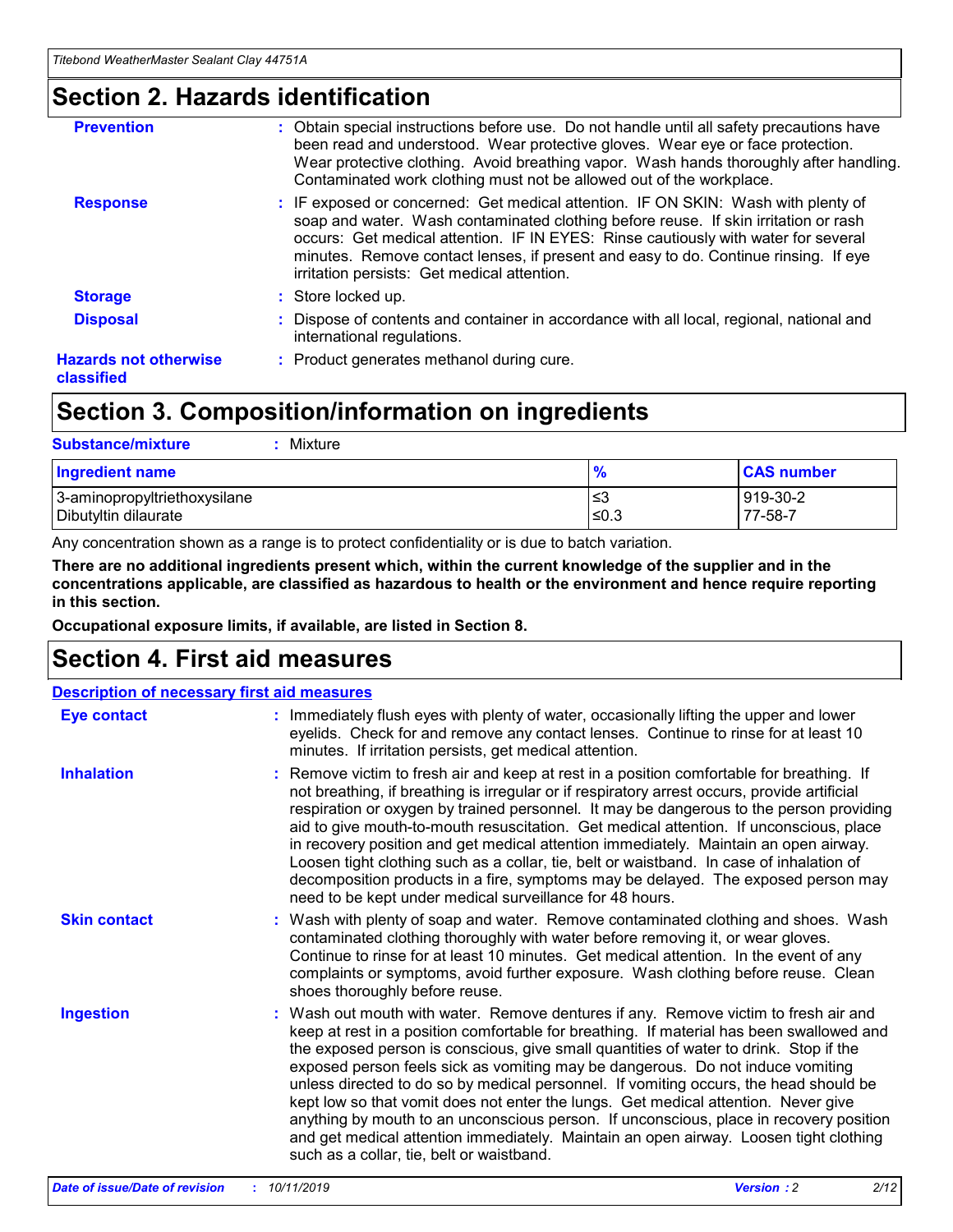## **Section 4. First aid measures**

| Most important symptoms/effects, acute and delayed |                                       |                                                                                                                                                                                                                                                                                                                                                                                                                 |  |  |  |
|----------------------------------------------------|---------------------------------------|-----------------------------------------------------------------------------------------------------------------------------------------------------------------------------------------------------------------------------------------------------------------------------------------------------------------------------------------------------------------------------------------------------------------|--|--|--|
|                                                    | <b>Potential acute health effects</b> |                                                                                                                                                                                                                                                                                                                                                                                                                 |  |  |  |
| <b>Eye contact</b>                                 |                                       | : May cause eye irritation.                                                                                                                                                                                                                                                                                                                                                                                     |  |  |  |
| <b>Inhalation</b>                                  |                                       | : No known significant effects or critical hazards.                                                                                                                                                                                                                                                                                                                                                             |  |  |  |
| <b>Skin contact</b>                                |                                       | : May cause skin irritation.                                                                                                                                                                                                                                                                                                                                                                                    |  |  |  |
| <b>Ingestion</b>                                   |                                       | : No known significant effects or critical hazards.                                                                                                                                                                                                                                                                                                                                                             |  |  |  |
| <b>Over-exposure signs/symptoms</b>                |                                       |                                                                                                                                                                                                                                                                                                                                                                                                                 |  |  |  |
| <b>Eye contact</b>                                 |                                       | : Adverse symptoms may include the following:<br>irritation<br>watering<br>redness                                                                                                                                                                                                                                                                                                                              |  |  |  |
| <b>Inhalation</b>                                  |                                       | : Adverse symptoms may include the following:<br>reduced fetal weight<br>increase in fetal deaths<br>skeletal malformations                                                                                                                                                                                                                                                                                     |  |  |  |
| <b>Skin contact</b>                                |                                       | : Adverse symptoms may include the following:<br>irritation<br>redness<br>reduced fetal weight<br>increase in fetal deaths<br>skeletal malformations                                                                                                                                                                                                                                                            |  |  |  |
| <b>Ingestion</b>                                   |                                       | : Adverse symptoms may include the following:<br>reduced fetal weight<br>increase in fetal deaths<br>skeletal malformations                                                                                                                                                                                                                                                                                     |  |  |  |
|                                                    |                                       | <b>Indication of immediate medical attention and special treatment needed, if necessary</b>                                                                                                                                                                                                                                                                                                                     |  |  |  |
| <b>Notes to physician</b>                          |                                       | : In case of inhalation of decomposition products in a fire, symptoms may be delayed.<br>The exposed person may need to be kept under medical surveillance for 48 hours.                                                                                                                                                                                                                                        |  |  |  |
| <b>Specific treatments</b>                         |                                       | : No specific treatment.                                                                                                                                                                                                                                                                                                                                                                                        |  |  |  |
| <b>Protection of first-aiders</b>                  |                                       | : No action shall be taken involving any personal risk or without suitable training. If it is<br>suspected that fumes are still present, the rescuer should wear an appropriate mask or<br>self-contained breathing apparatus. It may be dangerous to the person providing aid to<br>give mouth-to-mouth resuscitation. Wash contaminated clothing thoroughly with water<br>before removing it, or wear gloves. |  |  |  |

**See toxicological information (Section 11)**

### **Section 5. Fire-fighting measures**

| <b>Extinguishing media</b>                             |                                                                                                                                                                                                     |
|--------------------------------------------------------|-----------------------------------------------------------------------------------------------------------------------------------------------------------------------------------------------------|
| <b>Suitable extinguishing</b><br>media                 | : Use an extinguishing agent suitable for the surrounding fire.                                                                                                                                     |
| <b>Unsuitable extinguishing</b><br>media               | : None known.                                                                                                                                                                                       |
| <b>Specific hazards arising</b><br>from the chemical   | : In a fire or if heated, a pressure increase will occur and the container may burst.                                                                                                               |
| <b>Hazardous thermal</b><br>decomposition products     | : Decomposition products may include the following materials:<br>carbon dioxide<br>carbon monoxide<br>nitrogen oxides<br>metal oxide/oxides                                                         |
| <b>Special protective actions</b><br>for fire-fighters | : Promptly isolate the scene by removing all persons from the vicinity of the incident if<br>there is a fire. No action shall be taken involving any personal risk or without suitable<br>training. |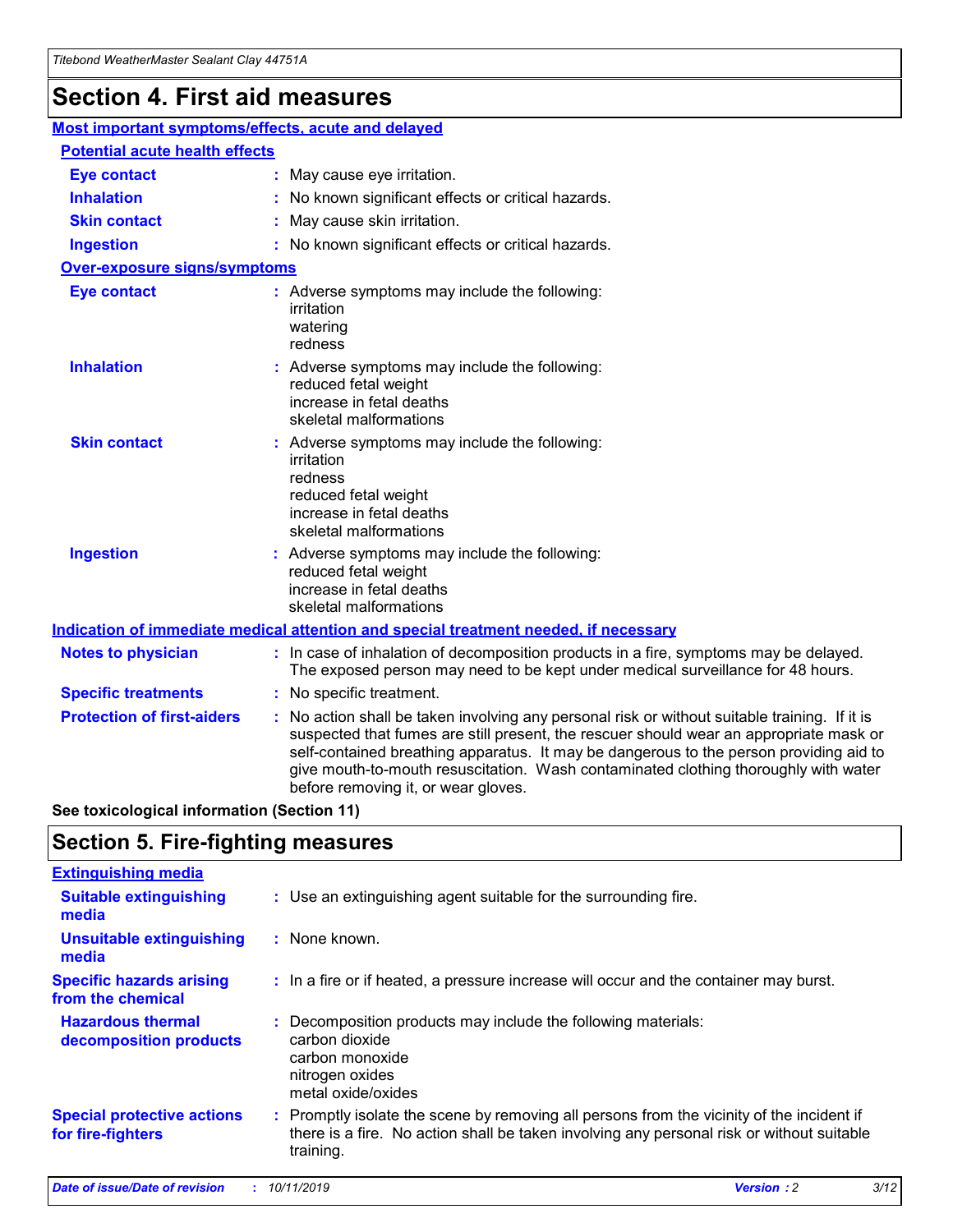### **Section 5. Fire-fighting measures**

**Special protective equipment for fire-fighters** Fire-fighters should wear appropriate protective equipment and self-contained breathing **:** apparatus (SCBA) with a full face-piece operated in positive pressure mode.

### **Section 6. Accidental release measures**

#### **Personal precautions, protective equipment and emergency procedures**

| For non-emergency<br>personnel                               | : No action shall be taken involving any personal risk or without suitable training.<br>Evacuate surrounding areas. Keep unnecessary and unprotected personnel from<br>entering. Do not touch or walk through spilled material. Avoid breathing vapor or mist.<br>Provide adequate ventilation. Wear appropriate respirator when ventilation is<br>inadequate. Put on appropriate personal protective equipment.                                                                                                                                                                                                                                                                                             |
|--------------------------------------------------------------|--------------------------------------------------------------------------------------------------------------------------------------------------------------------------------------------------------------------------------------------------------------------------------------------------------------------------------------------------------------------------------------------------------------------------------------------------------------------------------------------------------------------------------------------------------------------------------------------------------------------------------------------------------------------------------------------------------------|
|                                                              | For emergency responders : If specialized clothing is required to deal with the spillage, take note of any information in<br>Section 8 on suitable and unsuitable materials. See also the information in "For non-<br>emergency personnel".                                                                                                                                                                                                                                                                                                                                                                                                                                                                  |
| <b>Environmental precautions</b>                             | : Avoid dispersal of spilled material and runoff and contact with soil, waterways, drains<br>and sewers. Inform the relevant authorities if the product has caused environmental<br>pollution (sewers, waterways, soil or air).                                                                                                                                                                                                                                                                                                                                                                                                                                                                              |
| <b>Methods and materials for containment and cleaning up</b> |                                                                                                                                                                                                                                                                                                                                                                                                                                                                                                                                                                                                                                                                                                              |
| <b>Small spill</b>                                           | : Stop leak if without risk. Move containers from spill area. Dilute with water and mop up<br>if water-soluble. Alternatively, or if water-insoluble, absorb with an inert dry material and<br>place in an appropriate waste disposal container. Dispose of via a licensed waste<br>disposal contractor.                                                                                                                                                                                                                                                                                                                                                                                                     |
| <b>Large spill</b>                                           | : Stop leak if without risk. Move containers from spill area. Approach release from<br>upwind. Prevent entry into sewers, water courses, basements or confined areas. Wash<br>spillages into an effluent treatment plant or proceed as follows. Contain and collect<br>spillage with non-combustible, absorbent material e.g. sand, earth, vermiculite or<br>diatomaceous earth and place in container for disposal according to local regulations<br>(see Section 13). Dispose of via a licensed waste disposal contractor. Contaminated<br>absorbent material may pose the same hazard as the spilled product. Note: see<br>Section 1 for emergency contact information and Section 13 for waste disposal. |

### **Section 7. Handling and storage**

| <b>Precautions for safe handling</b>                                             |                                                                                                                                                                                                                                                                                                                                                                                                                                                                                                                                                                                                                                                                                                                                                                                                                                                  |
|----------------------------------------------------------------------------------|--------------------------------------------------------------------------------------------------------------------------------------------------------------------------------------------------------------------------------------------------------------------------------------------------------------------------------------------------------------------------------------------------------------------------------------------------------------------------------------------------------------------------------------------------------------------------------------------------------------------------------------------------------------------------------------------------------------------------------------------------------------------------------------------------------------------------------------------------|
| <b>Protective measures</b>                                                       | : Put on appropriate personal protective equipment (see Section 8). Persons with a<br>history of skin sensitization problems should not be employed in any process in which<br>this product is used. Avoid exposure - obtain special instructions before use. Avoid<br>exposure during pregnancy. Do not handle until all safety precautions have been read<br>and understood. Do not get in eyes or on skin or clothing. Do not ingest. Avoid<br>breathing vapor or mist. If during normal use the material presents a respiratory hazard,<br>use only with adequate ventilation or wear appropriate respirator. Keep in the original<br>container or an approved alternative made from a compatible material, kept tightly<br>closed when not in use. Empty containers retain product residue and can be hazardous.<br>Do not reuse container. |
| <b>Advice on general</b><br>occupational hygiene                                 | : Eating, drinking and smoking should be prohibited in areas where this material is<br>handled, stored and processed. Workers should wash hands and face before eating,<br>drinking and smoking. Remove contaminated clothing and protective equipment before<br>entering eating areas. See also Section 8 for additional information on hygiene<br>measures.                                                                                                                                                                                                                                                                                                                                                                                                                                                                                    |
| <b>Conditions for safe storage,</b><br>including any<br><b>incompatibilities</b> | Store between the following temperatures: 0 to $120^{\circ}$ C (32 to $248^{\circ}$ F). Store in<br>accordance with local regulations. Store in original container protected from direct<br>sunlight in a dry, cool and well-ventilated area, away from incompatible materials (see<br>Section 10) and food and drink. Store locked up. Keep container tightly closed and<br>sealed until ready for use. Containers that have been opened must be carefully<br>resealed and kept upright to prevent leakage. Do not store in unlabeled containers.<br>Use appropriate containment to avoid environmental contamination. See Section 10 for<br>incompatible materials before handling or use.                                                                                                                                                     |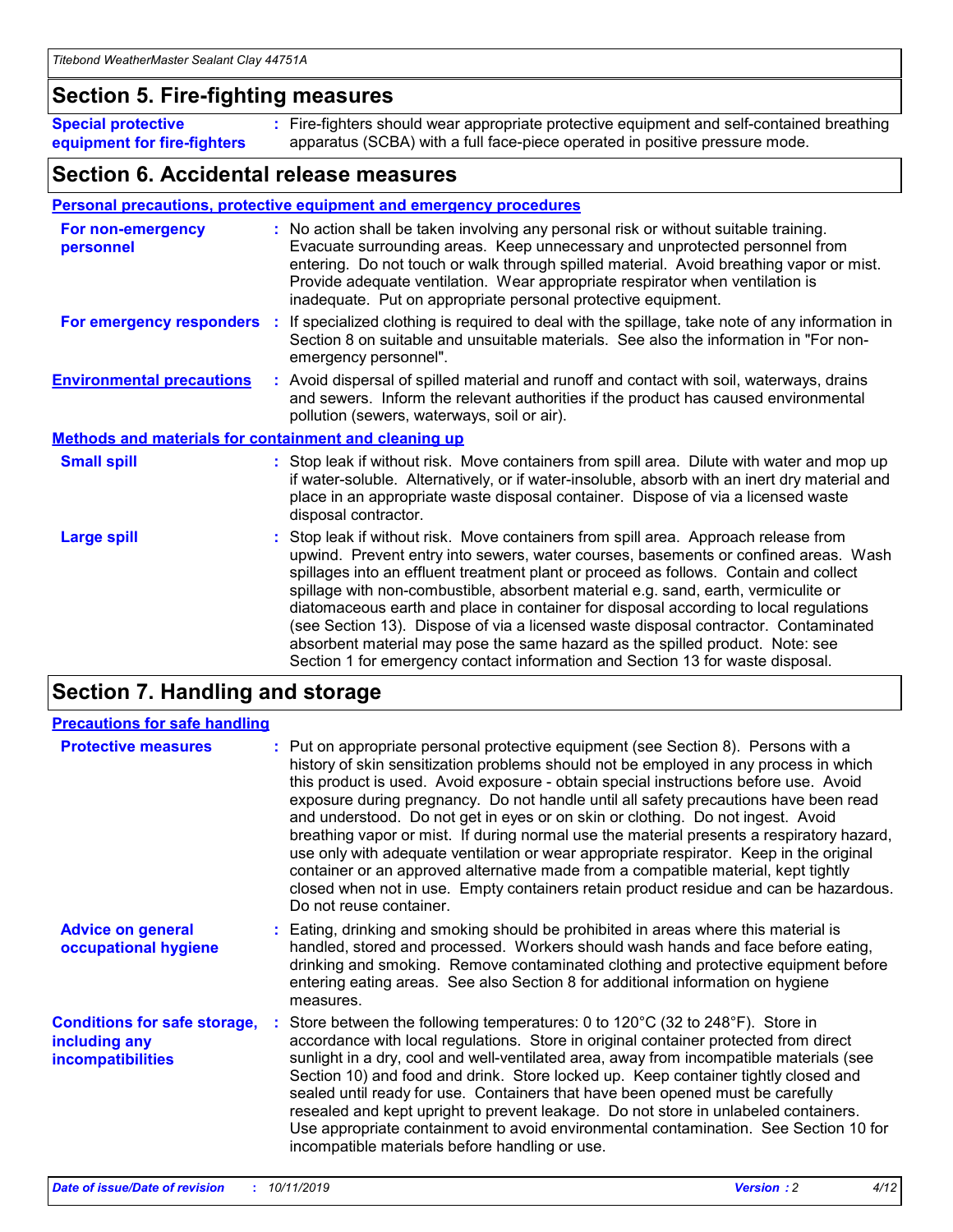## **Section 8. Exposure controls/personal protection**

#### **Control parameters**

#### **Occupational exposure limits**

| <b>Ingredient name</b>                               |    |                                          | <b>Exposure limits</b>                                                                                                                                                                                                                                                                                                                                                                                                                                                                                                                                                                                                 |
|------------------------------------------------------|----|------------------------------------------|------------------------------------------------------------------------------------------------------------------------------------------------------------------------------------------------------------------------------------------------------------------------------------------------------------------------------------------------------------------------------------------------------------------------------------------------------------------------------------------------------------------------------------------------------------------------------------------------------------------------|
| 3-aminopropyltriethoxysilane<br>Dibutyltin dilaurate |    |                                          | None.<br>ACGIH TLV (United States, 3/2019). Absorbed through skin.<br>Notes: as Sn<br>TWA: 0.1 mg/m <sup>3</sup> , (as Sn) 8 hours.<br>STEL: 0.2 mg/m <sup>3</sup> , (as Sn) 15 minutes.<br>NIOSH REL (United States, 10/2016). Absorbed through skin.<br>Notes: as Sn<br>TWA: 0.1 mg/m <sup>3</sup> , (as Sn) 10 hours.<br>OSHA PEL (United States, 5/2018). Notes: as Sn<br>TWA: $0.1 \text{ mg/m}^3$ , (as Sn) 8 hours.<br>OSHA PEL 1989 (United States, 3/1989). Absorbed through skin.<br>Notes: measured as Sn<br>TWA: 0.1 mg/m <sup>3</sup> , (measured as Sn) 8 hours. Form: Organic                           |
| <b>Appropriate engineering</b><br>controls           |    |                                          | : If user operations generate dust, fumes, gas, vapor or mist, use process enclosures,<br>local exhaust ventilation or other engineering controls to keep worker exposure to<br>airborne contaminants below any recommended or statutory limits.                                                                                                                                                                                                                                                                                                                                                                       |
| <b>Environmental exposure</b><br><b>controls</b>     |    |                                          | Emissions from ventilation or work process equipment should be checked to ensure<br>they comply with the requirements of environmental protection legislation. In some<br>cases, fume scrubbers, filters or engineering modifications to the process equipment<br>will be necessary to reduce emissions to acceptable levels.                                                                                                                                                                                                                                                                                          |
| <b>Individual protection measures</b>                |    |                                          |                                                                                                                                                                                                                                                                                                                                                                                                                                                                                                                                                                                                                        |
| <b>Hygiene measures</b>                              |    |                                          | : Wash hands, forearms and face thoroughly after handling chemical products, before<br>eating, smoking and using the lavatory and at the end of the working period.<br>Appropriate techniques should be used to remove potentially contaminated clothing.<br>Contaminated work clothing should not be allowed out of the workplace. Wash<br>contaminated clothing before reusing. Ensure that eyewash stations and safety<br>showers are close to the workstation location.                                                                                                                                            |
| <b>Eye/face protection</b>                           |    |                                          | : Safety eyewear complying with an approved standard should be used when a risk<br>assessment indicates this is necessary to avoid exposure to liquid splashes, mists,<br>gases or dusts. If contact is possible, the following protection should be worn, unless<br>the assessment indicates a higher degree of protection: chemical splash goggles.                                                                                                                                                                                                                                                                  |
| <b>Skin protection</b>                               |    |                                          |                                                                                                                                                                                                                                                                                                                                                                                                                                                                                                                                                                                                                        |
| <b>Hand protection</b>                               |    |                                          | : Chemical-resistant, impervious gloves complying with an approved standard should be<br>worn at all times when handling chemical products if a risk assessment indicates this is<br>necessary. Considering the parameters specified by the glove manufacturer, check<br>during use that the gloves are still retaining their protective properties. It should be<br>noted that the time to breakthrough for any glove material may be different for different<br>glove manufacturers. In the case of mixtures, consisting of several substances, the<br>protection time of the gloves cannot be accurately estimated. |
| <b>Body protection</b>                               |    | handling this product.                   | Personal protective equipment for the body should be selected based on the task being<br>performed and the risks involved and should be approved by a specialist before                                                                                                                                                                                                                                                                                                                                                                                                                                                |
| <b>Other skin protection</b>                         |    | specialist before handling this product. | : Appropriate footwear and any additional skin protection measures should be selected<br>based on the task being performed and the risks involved and should be approved by a                                                                                                                                                                                                                                                                                                                                                                                                                                          |
| <b>Respiratory protection</b>                        | ÷. | aspects of use.                          | Based on the hazard and potential for exposure, select a respirator that meets the<br>appropriate standard or certification. Respirators must be used according to a<br>respiratory protection program to ensure proper fitting, training, and other important                                                                                                                                                                                                                                                                                                                                                         |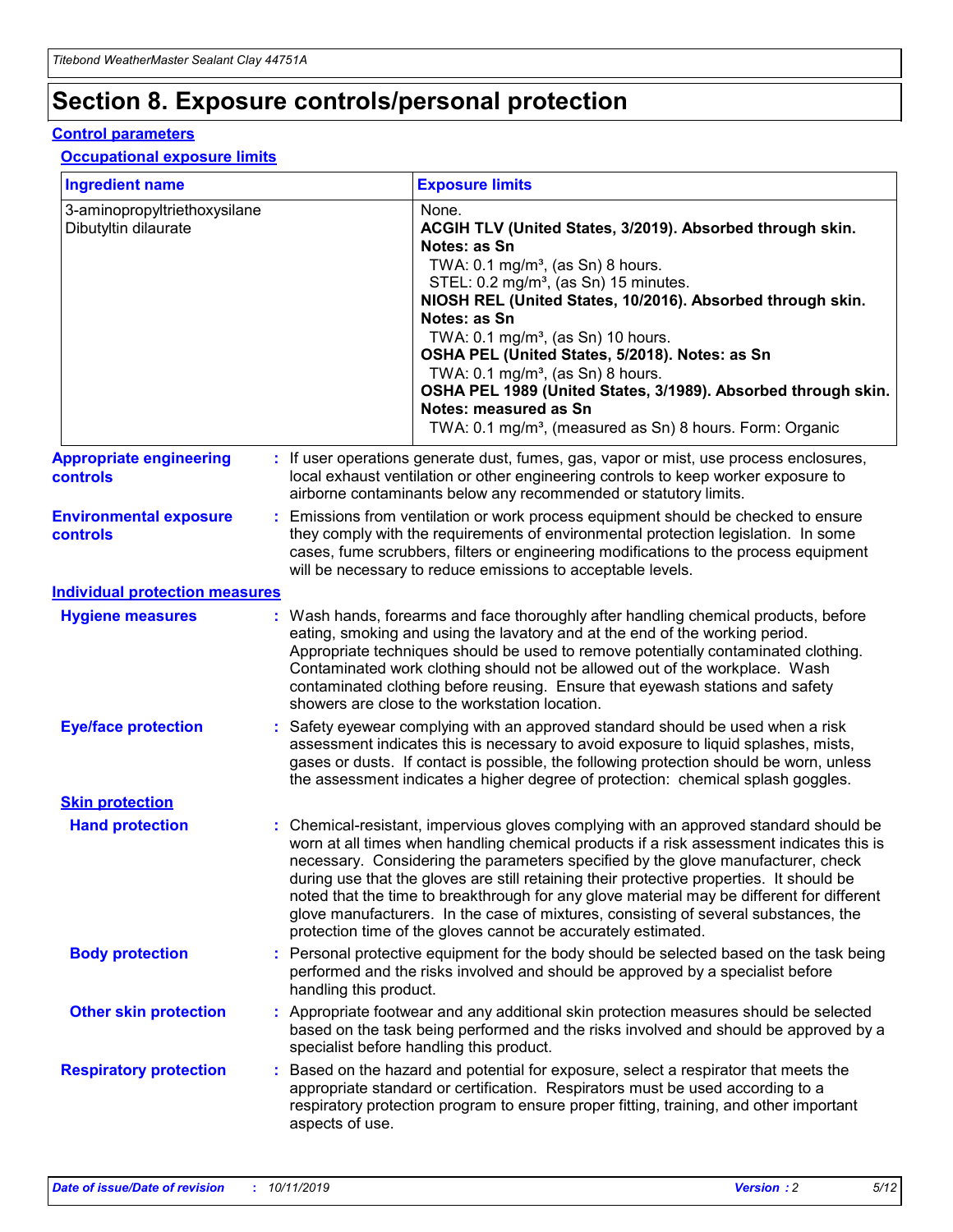### **Section 9. Physical and chemical properties**

#### **Appearance**

| <b>Physical state</b>                             | : Liquid. [Paste.]                                              |
|---------------------------------------------------|-----------------------------------------------------------------|
| <b>Color</b>                                      | Clay.                                                           |
| Odor                                              | : None [Slight]                                                 |
| <b>Odor threshold</b>                             | : Not available.                                                |
| рH                                                | : Not applicable.                                               |
| <b>Melting point</b>                              | : Not available.                                                |
| <b>Boiling point</b>                              | : >100°C (>212°F)                                               |
| <b>Flash point</b>                                | : Closed cup: >200°C (>392°F) [Setaflash.]                      |
| <b>Evaporation rate</b>                           | $:$ <1 (butyl acetate = 1)                                      |
| <b>Flammability (solid, gas)</b>                  | : Not available.                                                |
| Lower and upper explosive<br>(flammable) limits   | : Not available.                                                |
| <b>VOC (less water, less</b><br>exempt solvents)  | : 0 g/l                                                         |
| <b>Volatility</b>                                 | $: 0\%$ (w/w)                                                   |
| <b>Vapor density</b>                              | : Not available.                                                |
| <b>Relative density</b>                           | : 1.4329                                                        |
| <b>Solubility</b>                                 | Insoluble in the following materials: cold water and hot water. |
| <b>Solubility in water</b>                        | : Not available.                                                |
| <b>Partition coefficient: n-</b><br>octanol/water | $:$ Not available.                                              |
| <b>Auto-ignition temperature</b>                  | : Not available.                                                |
| <b>Decomposition temperature</b>                  | : Not available.                                                |
| <b>Viscosity</b>                                  |                                                                 |

### **Section 10. Stability and reactivity**

| <b>Reactivity</b>                            |    | : No specific test data related to reactivity available for this product or its ingredients.            |
|----------------------------------------------|----|---------------------------------------------------------------------------------------------------------|
| <b>Chemical stability</b>                    |    | : The product is stable.                                                                                |
| <b>Possibility of hazardous</b><br>reactions |    | : Under normal conditions of storage and use, hazardous reactions will not occur.                       |
| <b>Conditions to avoid</b>                   |    | : No specific data.                                                                                     |
| <b>Incompatible materials</b>                | ٠. | No specific data.                                                                                       |
| <b>Hazardous decomposition</b><br>products   | ÷. | Under normal conditions of storage and use, hazardous decomposition products should<br>not be produced. |

### **Section 11. Toxicological information**

### **Information on toxicological effects**

#### **Acute toxicity**

| <b>Product/ingredient name</b> | <b>Result</b>           | <b>Species</b> | <b>Dose</b>                | <b>Exposure</b> |
|--------------------------------|-------------------------|----------------|----------------------------|-----------------|
| 3-aminopropyltriethoxysilane   | <b>ILD50 Dermal</b>     | Rabbit         | 4.29 g/kg                  |                 |
| Dibutyltin dilaurate           | ILD50 Oral<br>LD50 Oral | Rat<br>Rat     | $1.57$ g/kg<br>175 $mg/kg$ |                 |
|                                |                         |                |                            |                 |

**Irritation/Corrosion**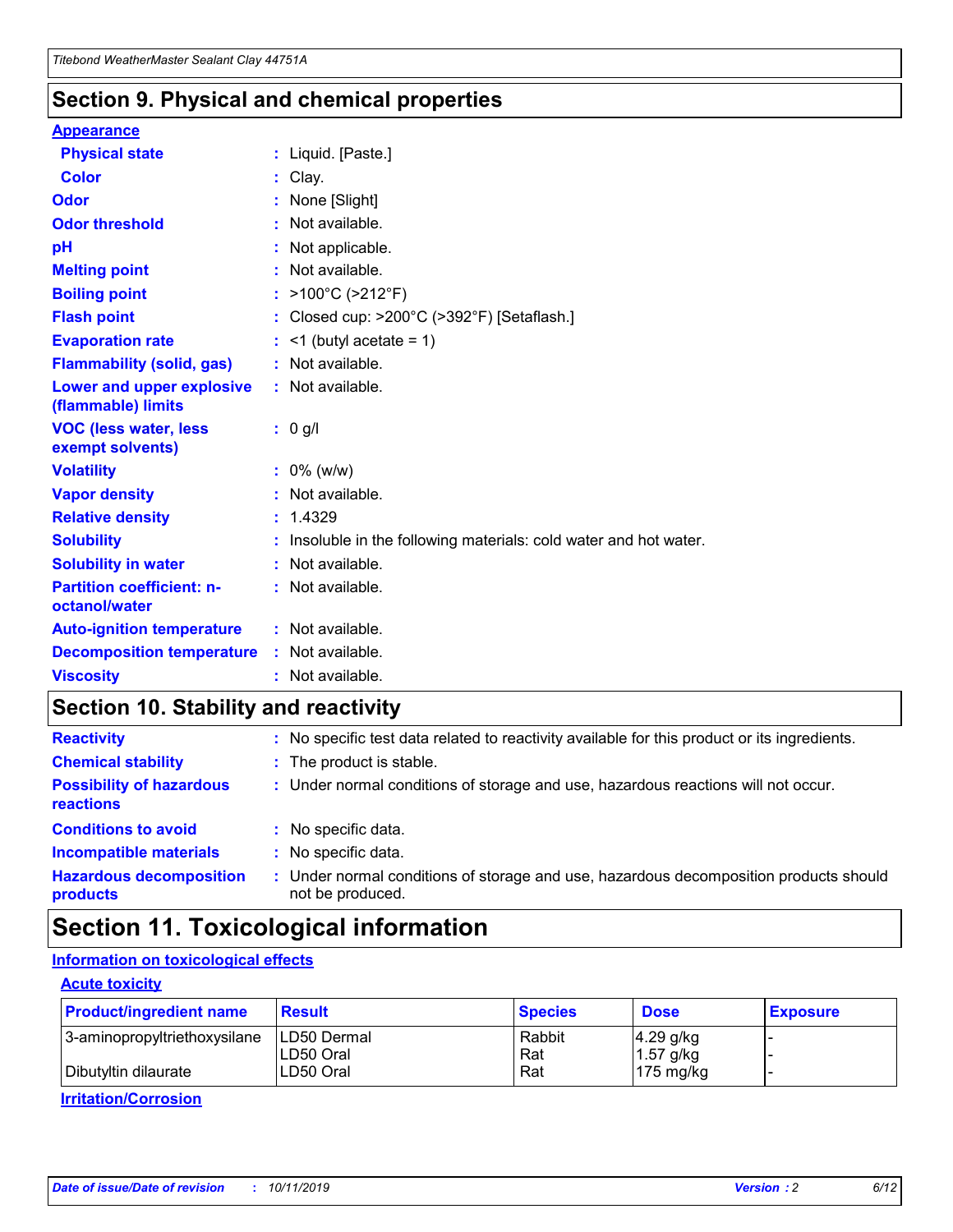## **Section 11. Toxicological information**

| <b>Product/ingredient name</b> | <b>Result</b>            | <b>Species</b> | <b>Score</b> | <b>Exposure</b>           | <b>Observation</b> |
|--------------------------------|--------------------------|----------------|--------------|---------------------------|--------------------|
| 3-aminopropyltriethoxysilane   | Eyes - Mild irritant     | Rabbit         |              | $100$ mg                  |                    |
|                                | Eyes - Severe irritant   | Rabbit         |              | 24 hours 750              |                    |
|                                |                          |                |              | ug                        |                    |
|                                | Skin - Severe irritant   | Rabbit         |              | 24 hours 5                | -                  |
| Dibutyltin dilaurate           | Eyes - Moderate irritant | Rabbit         |              | mq<br><b>24 hours 100</b> |                    |
|                                |                          |                |              | mg                        |                    |
|                                | Skin - Severe irritant   | Rabbit         |              | 500 mg                    |                    |

#### **Sensitization**

Not available.

#### **Mutagenicity**

Not available.

#### **Carcinogenicity**

Not available.

#### **Reproductive toxicity**

Not available.

#### **Teratogenicity**

Not available.

#### **Specific target organ toxicity (single exposure)**

Not available.

#### **Specific target organ toxicity (repeated exposure)**

| <b>Name</b>                                                                  |                                                                                                                             | <b>Category</b> | <b>Route of</b><br>exposure | <b>Target organs</b> |
|------------------------------------------------------------------------------|-----------------------------------------------------------------------------------------------------------------------------|-----------------|-----------------------------|----------------------|
| Dibutyltin dilaurate                                                         |                                                                                                                             | Category 1      |                             | respiratory system   |
| <b>Aspiration hazard</b><br>Not available.                                   |                                                                                                                             |                 |                             |                      |
| <b>Information on the likely</b><br>routes of exposure                       | : Not available.                                                                                                            |                 |                             |                      |
| <b>Potential acute health effects</b>                                        |                                                                                                                             |                 |                             |                      |
| <b>Eye contact</b>                                                           | : May cause eye irritation.                                                                                                 |                 |                             |                      |
| <b>Inhalation</b>                                                            | : No known significant effects or critical hazards.                                                                         |                 |                             |                      |
| <b>Skin contact</b>                                                          | : May cause skin irritation.                                                                                                |                 |                             |                      |
| <b>Ingestion</b>                                                             | : No known significant effects or critical hazards.                                                                         |                 |                             |                      |
| Symptoms related to the physical, chemical and toxicological characteristics |                                                                                                                             |                 |                             |                      |
| <b>Eye contact</b>                                                           | : Adverse symptoms may include the following:<br>irritation<br>watering<br>redness                                          |                 |                             |                      |
| <b>Inhalation</b>                                                            | : Adverse symptoms may include the following:<br>reduced fetal weight<br>increase in fetal deaths<br>skeletal malformations |                 |                             |                      |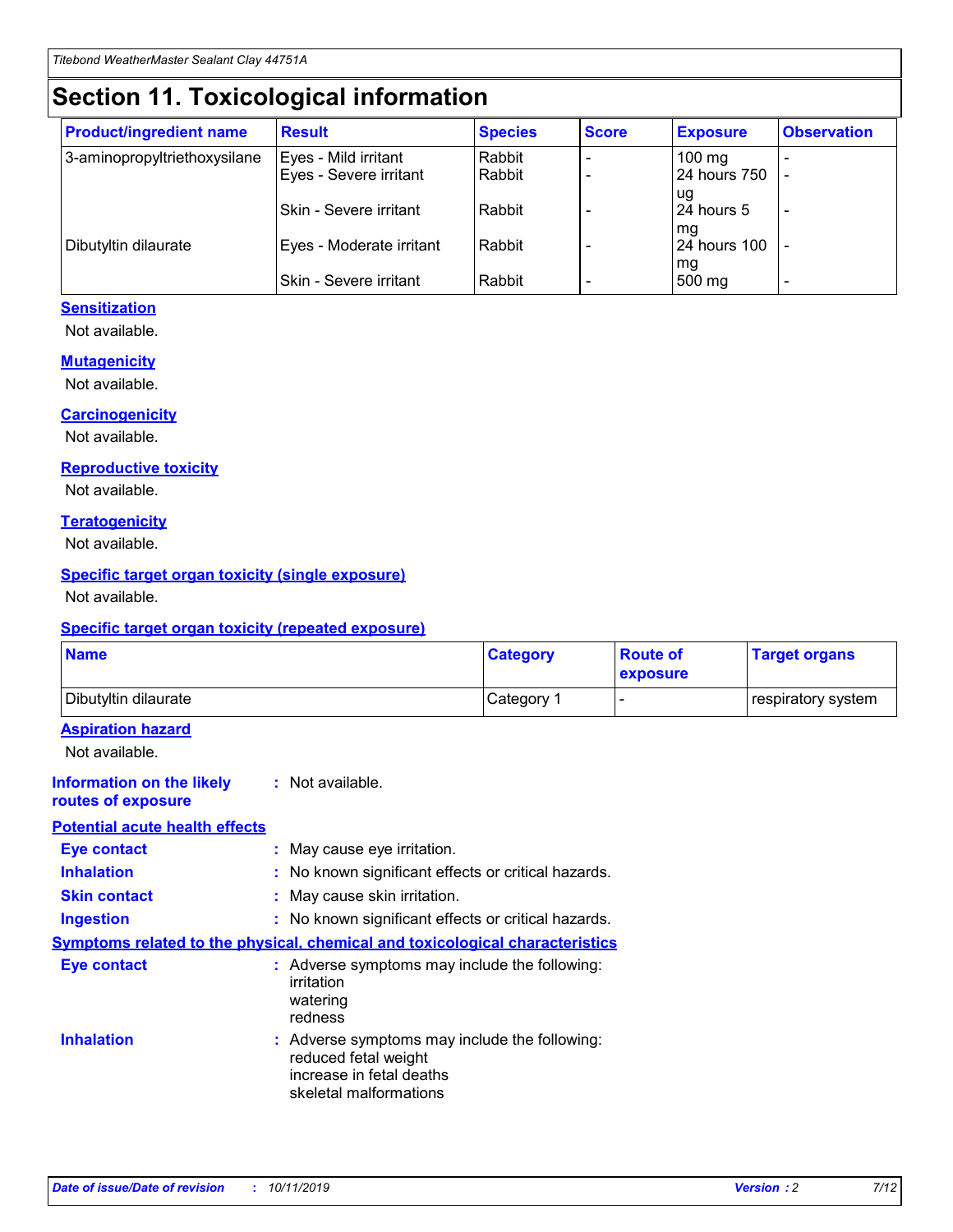## **Section 11. Toxicological information**

| <b>Skin contact</b>                     | : Adverse symptoms may include the following:<br>irritation<br>redness<br>reduced fetal weight<br>increase in fetal deaths<br>skeletal malformations |
|-----------------------------------------|------------------------------------------------------------------------------------------------------------------------------------------------------|
| <b>Ingestion</b>                        | : Adverse symptoms may include the following:<br>reduced fetal weight<br>increase in fetal deaths<br>skeletal malformations                          |
|                                         | Delayed and immediate effects and also chronic effects from short and long term exposure                                                             |
| <b>Short term exposure</b>              |                                                                                                                                                      |
| <b>Potential immediate</b><br>effects   | : Not available.                                                                                                                                     |
| <b>Potential delayed effects</b>        | : Not available.                                                                                                                                     |
| <b>Long term exposure</b>               |                                                                                                                                                      |
| <b>Potential immediate</b><br>effects   | : Not available.                                                                                                                                     |
| <b>Potential delayed effects</b>        | : Not available.                                                                                                                                     |
| <b>Potential chronic health effects</b> |                                                                                                                                                      |
| Not available.                          |                                                                                                                                                      |
| <b>General</b>                          | : Once sensitized, a severe allergic reaction may occur when subsequently exposed to<br>very low levels.                                             |
| <b>Carcinogenicity</b>                  | : No known significant effects or critical hazards.                                                                                                  |
| <b>Mutagenicity</b>                     | No known significant effects or critical hazards.                                                                                                    |
| <b>Teratogenicity</b>                   | May damage the unborn child.                                                                                                                         |
| <b>Developmental effects</b>            | No known significant effects or critical hazards.                                                                                                    |
| <b>Fertility effects</b>                | : May damage fertility.                                                                                                                              |
| <b>Numerical measures of toxicity</b>   |                                                                                                                                                      |
| <b>Acute toxicity estimates</b>         |                                                                                                                                                      |
|                                         |                                                                                                                                                      |

Not available.

## **Section 12. Ecological information**

#### **Toxicity**

| <b>Product/ingredient name</b> | <b>Result</b>                     | <b>Species</b>                       | <b>Exposure</b> |
|--------------------------------|-----------------------------------|--------------------------------------|-----------------|
| Dibutyltin dilaurate           | Chronic EC10 > 2 mg/l Fresh water | Algae - Scenedesmus<br>I subspicatus | l 96 hours i    |

#### **Persistence and degradability**

| <b>Product/ingredient name</b> | Test                                                                           | <b>Result</b>  |                   | <b>Dose</b> | <b>Inoculum</b>         |
|--------------------------------|--------------------------------------------------------------------------------|----------------|-------------------|-------------|-------------------------|
| Dibutyltin dilaurate           | OECD 301F<br>Ready<br>Biodegradability -<br>Manometric<br>Respirometry<br>Test | 23 % - 28 days |                   |             |                         |
| <b>Product/ingredient name</b> | <b>Aquatic half-life</b>                                                       |                | <b>Photolysis</b> |             | <b>Biodegradability</b> |
| Dibutyltin dilaurate           |                                                                                |                |                   |             | Inherent                |

### **Bioaccumulative potential**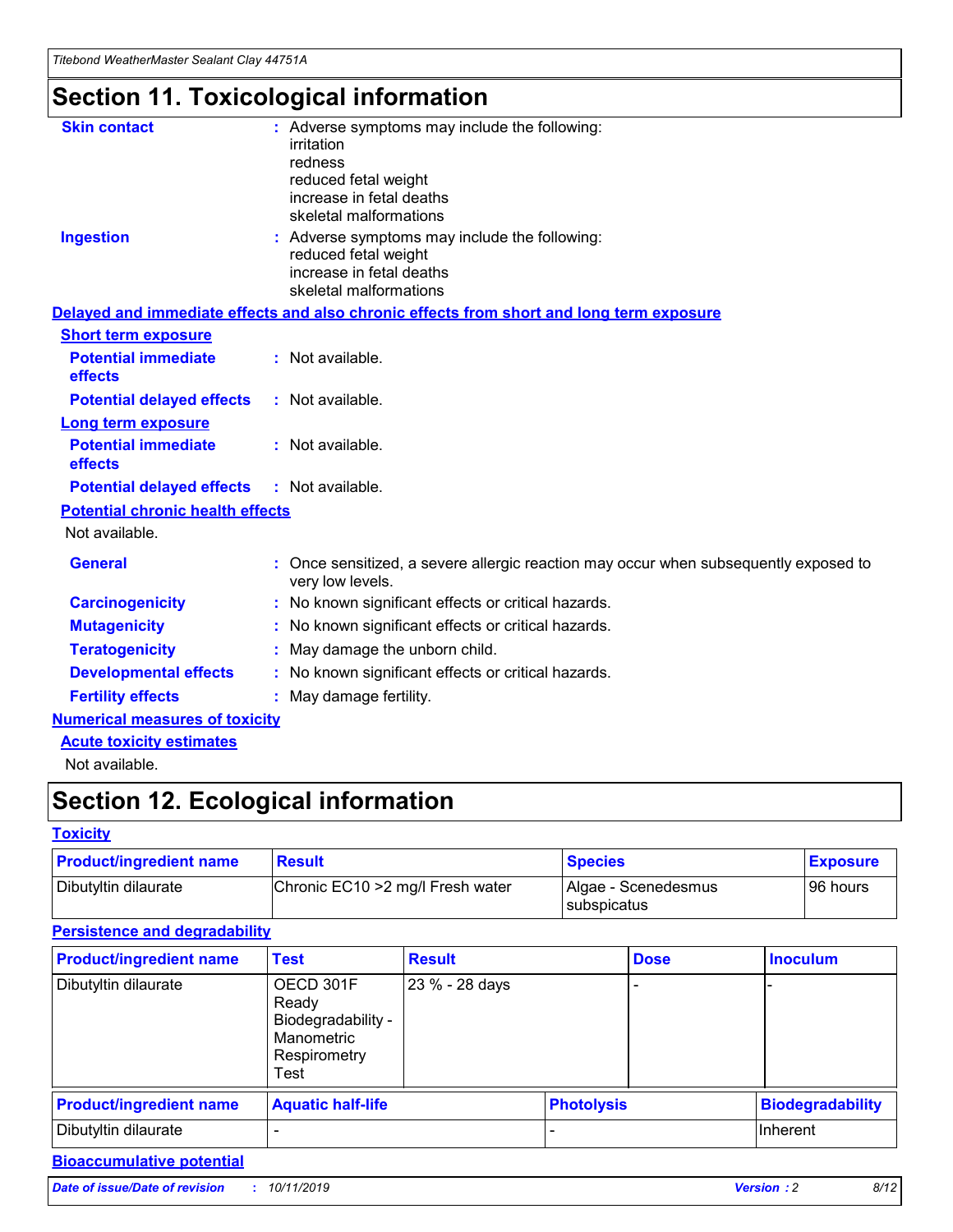## **Section 12. Ecological information**

| <b>Product/ingredient name</b>                       | ∣LoqP <sub>ow</sub> | <b>BCF</b>  | <b>Potential</b> |
|------------------------------------------------------|---------------------|-------------|------------------|
| 3-aminopropyltriethoxysilane<br>Dibutyltin dilaurate | 4.44                | 3.4<br>2.91 | low<br>low       |

#### **Mobility in soil**

| <i></i>                                                       |                                                     |
|---------------------------------------------------------------|-----------------------------------------------------|
| <b>Soil/water partition</b><br>coefficient (K <sub>oc</sub> ) | : Not available.                                    |
| <b>Other adverse effects</b>                                  | : No known significant effects or critical hazards. |

### **Section 13. Disposal considerations**

**Disposal methods :**

The generation of waste should be avoided or minimized wherever possible. Disposal of this product, solutions and any by-products should at all times comply with the requirements of environmental protection and waste disposal legislation and any regional local authority requirements. Dispose of surplus and non-recyclable products via a licensed waste disposal contractor. Waste should not be disposed of untreated to the sewer unless fully compliant with the requirements of all authorities with jurisdiction. Waste packaging should be recycled. Incineration or landfill should only be considered when recycling is not feasible. This material and its container must be disposed of in a safe way. Care should be taken when handling emptied containers that have not been cleaned or rinsed out. Empty containers or liners may retain some product residues. Avoid dispersal of spilled material and runoff and contact with soil, waterways, drains and sewers.

## **Section 14. Transport information**

|                                      | <b>DOT</b><br><b>Classification</b> | <b>TDG</b><br><b>Classification</b> | <b>Mexico</b><br><b>Classification</b> | <b>ADR/RID</b>           | <b>IMDG</b>              | <b>IATA</b>              |
|--------------------------------------|-------------------------------------|-------------------------------------|----------------------------------------|--------------------------|--------------------------|--------------------------|
| <b>UN number</b>                     | Not regulated.                      | Not regulated.                      | Not regulated.                         | Not regulated.           | Not regulated.           | Not regulated.           |
| <b>UN proper</b><br>shipping name    | $\qquad \qquad \blacksquare$        |                                     |                                        |                          |                          |                          |
| <b>Transport</b><br>hazard class(es) | $\blacksquare$                      | $\blacksquare$                      | $\blacksquare$                         | $\overline{\phantom{a}}$ | $\blacksquare$           | $\blacksquare$           |
| <b>Packing group</b>                 | $\overline{\phantom{a}}$            | $\overline{\phantom{0}}$            | $\qquad \qquad \blacksquare$           | -                        | $\overline{\phantom{0}}$ | $\overline{\phantom{a}}$ |
| <b>Environmental</b><br>hazards      | No.                                 | No.                                 | No.                                    | No.                      | No.                      | No.                      |

## **Section 15. Regulatory information**

#### **U.S. Federal regulations**

#### **SARA 302/304**

#### **Composition/information on ingredients**

No products were found.

**SARA 304 RQ :** Not applicable.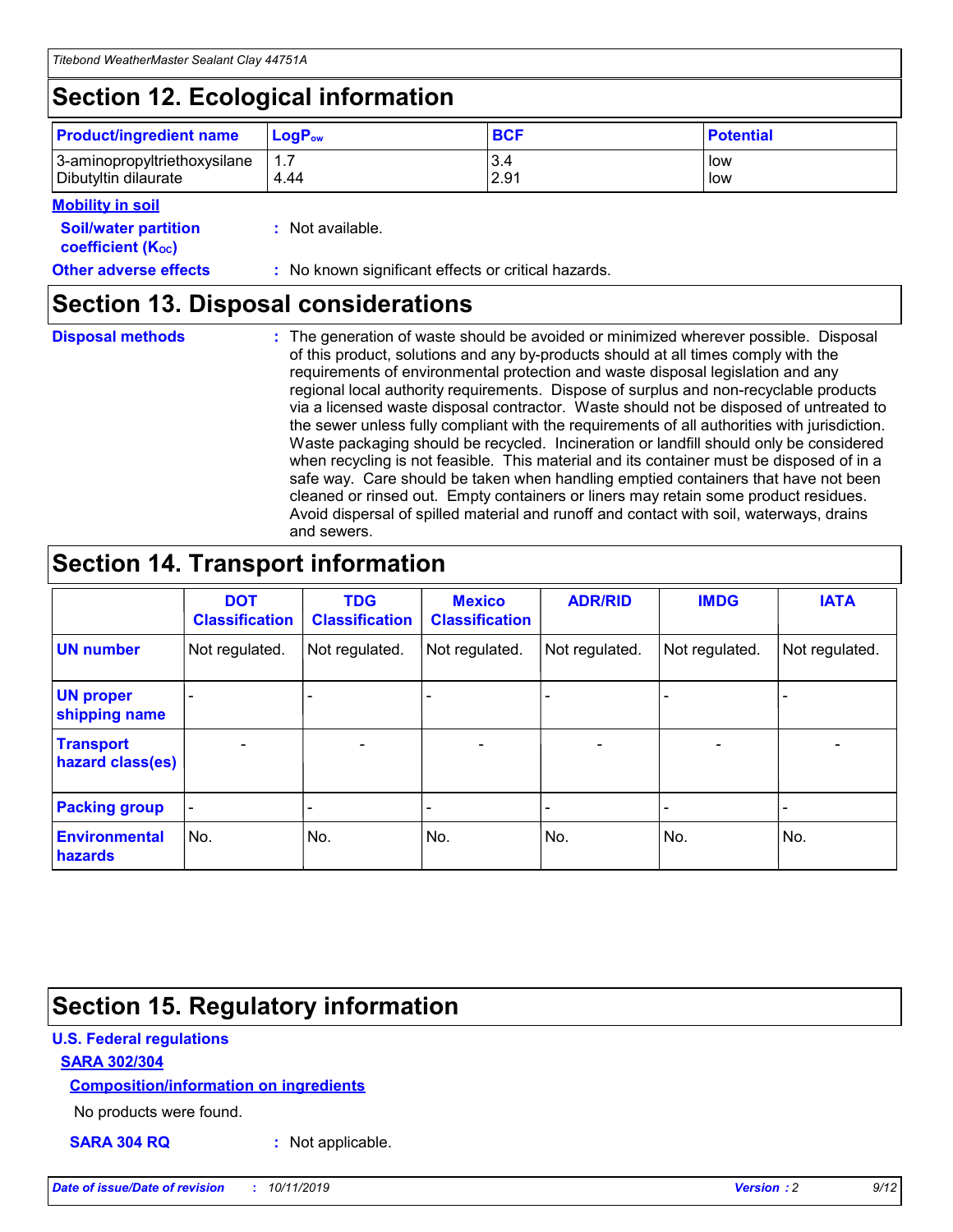### **Section 15. Regulatory information**

#### **SARA 311/312**

**Classification :** EYE IRRITATION - Category 2B SKIN SENSITIZATION - Category 1 TOXIC TO REPRODUCTION (Fertility) - Category 1B TOXIC TO REPRODUCTION (Unborn child) - Category 1B

#### **Composition/information on ingredients**

| <b>Name</b>                  | $\frac{9}{6}$ | <b>Classification</b>                                                                                            |
|------------------------------|---------------|------------------------------------------------------------------------------------------------------------------|
| 3-aminopropyltriethoxysilane | $\leq$ 3      | <b>FLAMMABLE LIQUIDS - Category 4</b><br><b>ACUTE TOXICITY (oral) - Category 4</b>                               |
|                              |               | SKIN IRRITATION - Category 2<br>EYE IRRITATION - Category 2A                                                     |
| Dibutyltin dilaurate         | ≤0.3          | ACUTE TOXICITY (oral) - Category 3<br>SKIN CORROSION - Category 1C                                               |
|                              |               | SERIOUS EYE DAMAGE - Category 1<br>SKIN SENSITIZATION - Category 1<br><b>GERM CELL MUTAGENICITY - Category 2</b> |
|                              |               | TOXIC TO REPRODUCTION (Fertility) - Category 1B<br>TOXIC TO REPRODUCTION (Unborn child) - Category 1B            |
|                              |               | SPECIFIC TARGET ORGAN TOXICITY (REPEATED<br>EXPOSURE) (respiratory system) - Category 1                          |

#### **State regulations**

| <b>Massachusetts</b> | : None of the components are listed. |
|----------------------|--------------------------------------|
| <b>New York</b>      | : None of the components are listed. |
| <b>New Jersey</b>    | : None of the components are listed. |
| <b>Pennsylvania</b>  | : None of the components are listed. |

#### **California Prop. 65**

**A** WARNING: This product can expose you to methanol, which is known to the State of California to cause birth defects or other reproductive harm. For more information go to www.P65Warnings.ca.gov.

| <b>Ingredient name</b> | No significant risk Maximum<br>level | acceptable dosage<br>level |
|------------------------|--------------------------------------|----------------------------|
| methanol               |                                      | Yes.                       |

#### **International regulations**

**Chemical Weapon Convention List Schedules I, II & III Chemicals** Not listed.

#### **Montreal Protocol**

Not listed.

**Stockholm Convention on Persistent Organic Pollutants**

Not listed.

### **UNECE Aarhus Protocol on POPs and Heavy Metals**

Not listed.

#### **Inventory list**

### **China :** All components are listed or exempted.

**United States TSCA 8(b) inventory :** All components are active or exempted.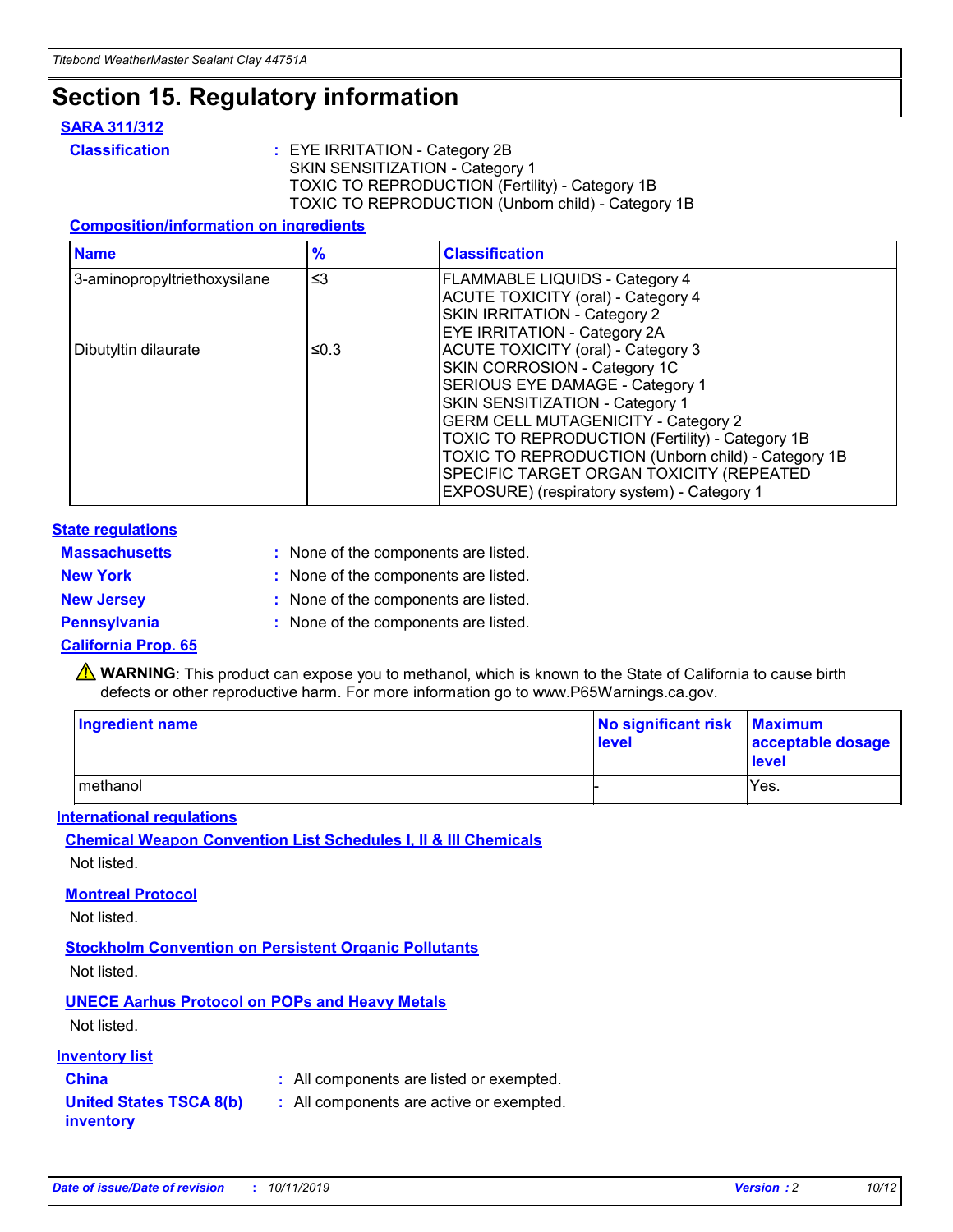## **Section 16. Other information**

**Hazardous Material Information System (U.S.A.)**



**Caution: HMIS® ratings are based on a 0-4 rating scale, with 0 representing minimal hazards or risks, and 4 representing significant hazards or risks. Although HMIS® ratings and the associated label are not required on SDSs or products leaving a facility under 29 CFR 1910.1200, the preparer may choose to provide them. HMIS® ratings are to be used with a fully implemented HMIS® program. HMIS® is a registered trademark and service mark of the American Coatings Association, Inc.**

**The customer is responsible for determining the PPE code for this material. For more information on HMIS® Personal Protective Equipment (PPE) codes, consult the HMIS® Implementation Manual.**

#### **National Fire Protection Association (U.S.A.)**



**Reprinted with permission from NFPA 704-2001, Identification of the Hazards of Materials for Emergency Response Copyright ©1997, National Fire Protection Association, Quincy, MA 02269. This reprinted material is not the complete and official position of the National Fire Protection Association, on the referenced subject which is represented only by the standard in its entirety.**

**Copyright ©2001, National Fire Protection Association, Quincy, MA 02269. This warning system is intended to be interpreted and applied only by properly trained individuals to identify fire, health and reactivity hazards of chemicals. The user is referred to certain limited number of chemicals with recommended classifications in NFPA 49 and NFPA 325, which would be used as a guideline only. Whether the chemicals are classified by NFPA or not, anyone using the 704 systems to classify chemicals does so at their own risk.**

#### **Procedure used to derive the classification**

| <b>Classification</b>                                                                                                                                                    |                                                                                                                                                                                                                                                                                                                                                                                                                                                                                                                                                               | <b>Justification</b>                                                     |
|--------------------------------------------------------------------------------------------------------------------------------------------------------------------------|---------------------------------------------------------------------------------------------------------------------------------------------------------------------------------------------------------------------------------------------------------------------------------------------------------------------------------------------------------------------------------------------------------------------------------------------------------------------------------------------------------------------------------------------------------------|--------------------------------------------------------------------------|
| EYE IRRITATION - Category 2B<br>SKIN SENSITIZATION - Category 1<br>TOXIC TO REPRODUCTION (Fertility) - Category 1B<br>TOXIC TO REPRODUCTION (Unborn child) - Category 1B |                                                                                                                                                                                                                                                                                                                                                                                                                                                                                                                                                               | Expert judgment<br>Expert judgment<br>Expert judgment<br>Expert judgment |
| <b>History</b>                                                                                                                                                           |                                                                                                                                                                                                                                                                                                                                                                                                                                                                                                                                                               |                                                                          |
| <b>Date of printing</b>                                                                                                                                                  | : 4/22/2022                                                                                                                                                                                                                                                                                                                                                                                                                                                                                                                                                   |                                                                          |
| Date of issue/Date of<br>revision                                                                                                                                        | : 10/11/2019                                                                                                                                                                                                                                                                                                                                                                                                                                                                                                                                                  |                                                                          |
| Date of previous issue                                                                                                                                                   | : 10/16/2020                                                                                                                                                                                                                                                                                                                                                                                                                                                                                                                                                  |                                                                          |
| <b>Version</b>                                                                                                                                                           | $\therefore$ 2                                                                                                                                                                                                                                                                                                                                                                                                                                                                                                                                                |                                                                          |
| <b>Key to abbreviations</b>                                                                                                                                              | $:$ ATE = Acute Toxicity Estimate<br><b>BCF</b> = Bioconcentration Factor<br>GHS = Globally Harmonized System of Classification and Labelling of Chemicals<br>IATA = International Air Transport Association<br>IBC = Intermediate Bulk Container<br><b>IMDG = International Maritime Dangerous Goods</b><br>LogPow = logarithm of the octanol/water partition coefficient<br>MARPOL = International Convention for the Prevention of Pollution From Ships, 1973<br>as modified by the Protocol of 1978. ("Marpol" = marine pollution)<br>UN = United Nations |                                                                          |